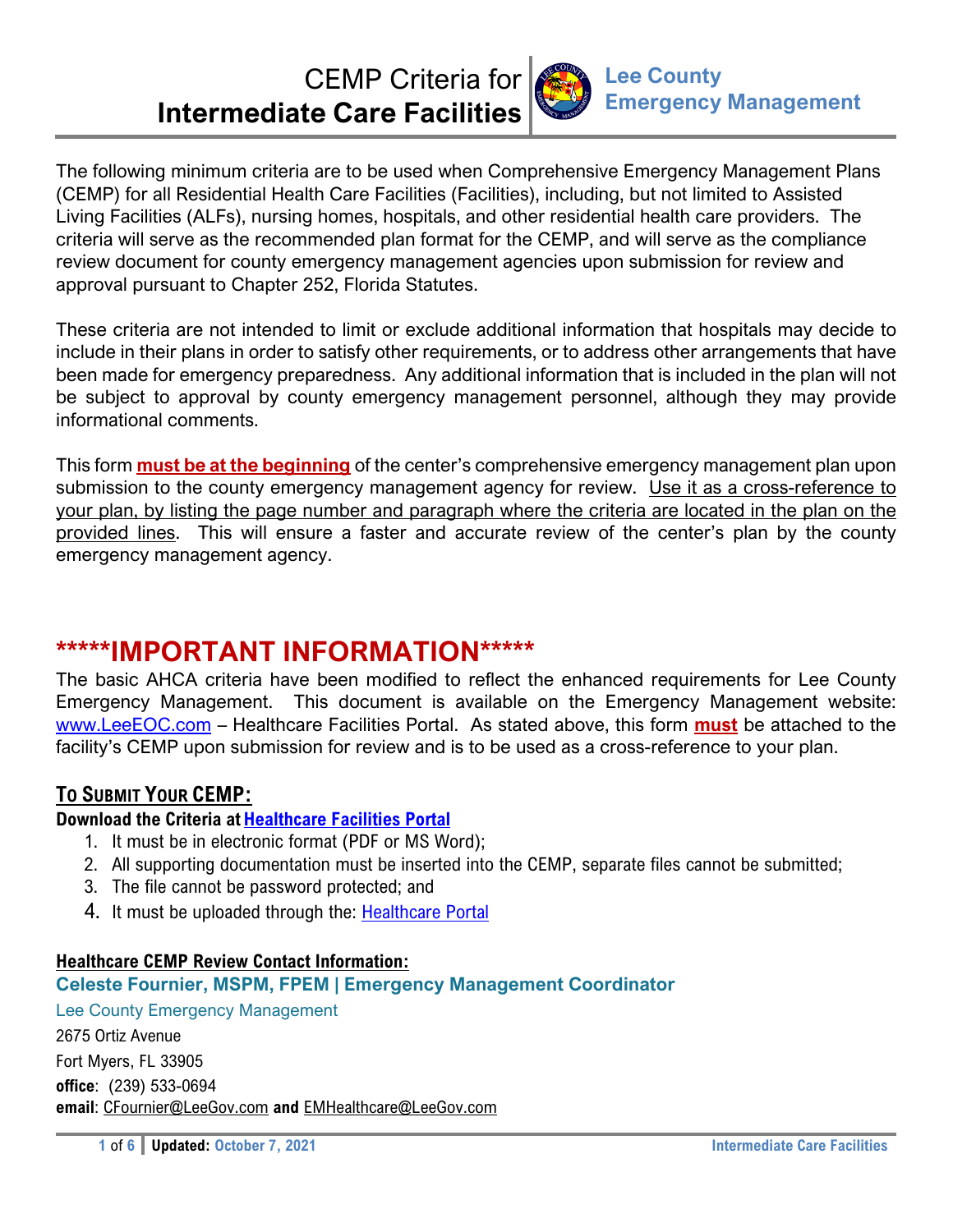|  | I. INTRODUCTION |
|--|-----------------|
|  |                 |

- A. Provide basic information concerning the facility to include:
	- $1.$  Name of the facility, address, phone number, emergency 24-hour contact phone number, pager number (if available), fax number, type of facility, and license.
	- 2. Owner of facility, address, phone (private or corporate ownership).
	- 3. Year facility was built, type of construction and date of any subsequent construction.
	- 4. Name of Administrator, address, work/home phone number, and work/home phone number of his/her Alternate.
	- 5. Name, address, work and home phone number of designated Safety Liaison serving as the primary contact for emergency operations.
	- 6. Name, address, work and home phone number of person implementing the provisions of this plan, if different from the Administrator.
	- $\frac{1}{2}$ . Name, work, and home phone number of person(s) who developed this plan.
	- 8. Organizational chart identifying key management positions, with phone numbers.
- B. Provide an introduction to the Plan that describes its purpose, time of implementation, and the desired outcome that will be achieved through the planning process. Also, provide any other information concerning the facility that has bearing on the implementation of this plan.

#### II. AUTHORITIES AND REFERENCES

- $\Box$  A. Identify the legal basis for plan development and implementation to include statutes, rules and local ordinances, etc.
- B. Identify reference materials used in the development of the plan.
- C. Identify the hierarchy of authority in place during emergencies. Provide an organizational chart, if different from the previous chart required.

#### III. HAZARD ANALYSIS

- A. Describe the potential hazards that the facility is vulnerable to such as hurricanes, tornados, flooding, fires, hazardous materials, transportation accidents, proximity to a nuclear power plant, power outages during severe cold or hot weather, gas leaks, etc. Indicate history and lessons learned.
- B. Provide site‐specific information concerning the facility to include:
	- 1. Location Map, a street level map noting the location of the facility.
	- 2. Licensed capacity, number of facility beds, maximum number of patients on site, and average number of patients on site.
	- 3. Maximum number of staff on site.
	- 4. Identify types of patients served by the facility:
		- **LETTE:** a. Patients with dementia or Alzheimer's disease.
		- b. Patients requiring special equipment or other special care, such as oxygen or dialysis
		- **c.** Patients who are non-ambulatory
		- d. Patients who require assistance
		- e. Patients who do not require assistance
		- f. Other list types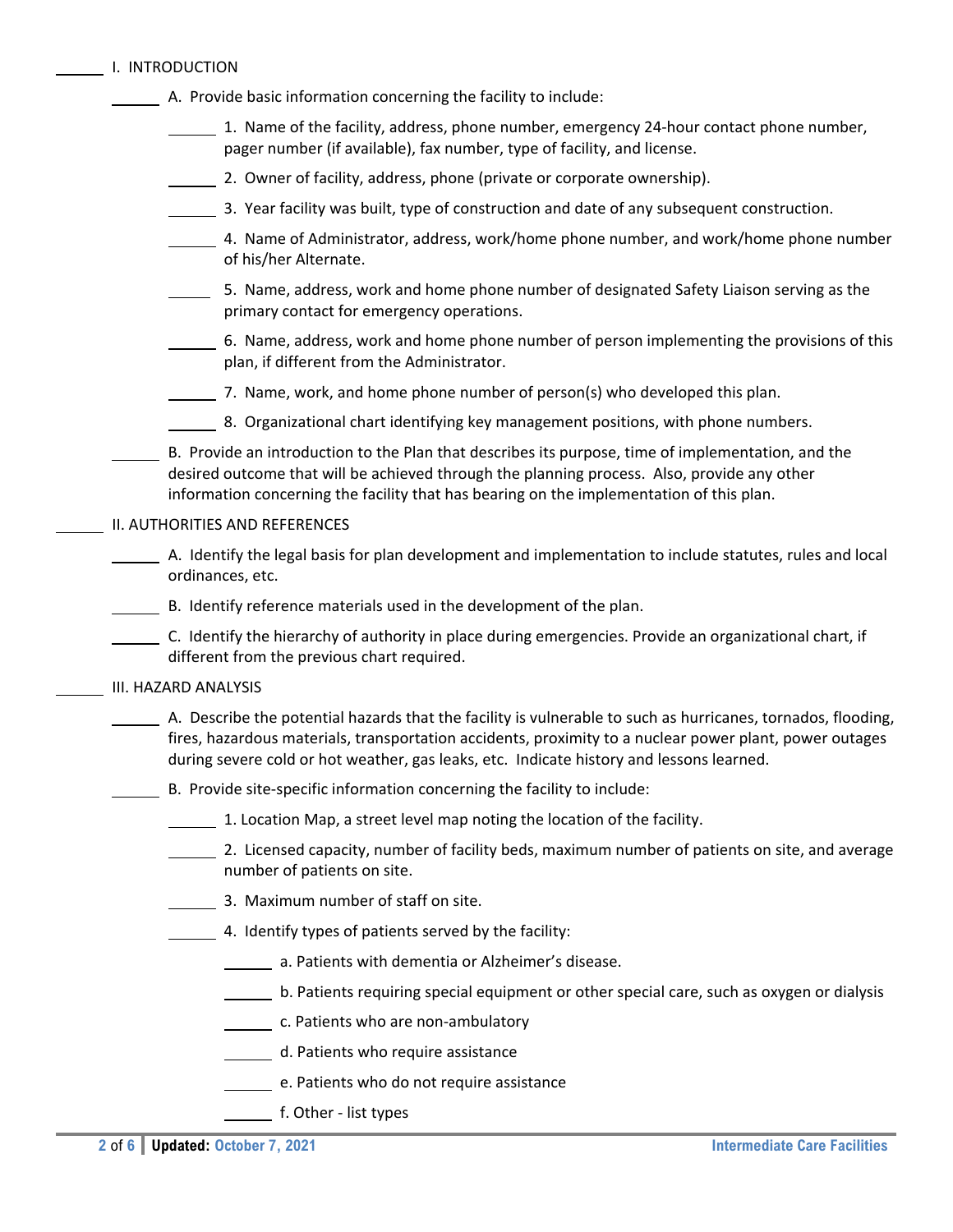- C. Identify the elevation of the first finished floor.
- D. Identify the hurricane surge evacuation zone the facility is located in, as of July 1, 2011.
- E. Identify the flood zone the facility is located in, as identified on a Flood Insurance Rate Map, as of 8/28/08.
- F. Number of miles facility is located from a railroad or major transportation artery.

 G. Identify if facility is located within 10 mile or 50‐mile emergency planning zone of a nuclear power plant.

#### IV. CONCEPT OF OPERATIONS

This section of the plan defines the policies, procedures, responsibilities and actions that the facility will take before, during and after any emergency situation. At a minimum, the facility plan needs to address direction and control; notification; and evacuation and sheltering.

#### A. Direction and Control

Define the management function for emergency operations. Direction and control provide a basis for decision‐making and identify who has the authority to make decisions for the facility.

- 1. Identify by title who is in charge during an emergency and one alternate, should that person be unable to serve in that capacity.
- 2. Identify the chain of command to ensure continuous leadership and authority in key positions.
- 3. State the procedures that ensure timely activation and staffing of the facility during emergency incidents.
- 4. State the provisions made, if any, for emergency workers' families during emergency incidents.
- 5. State the operational and support roles for all facility staff (This will be accomplished through the development of Standard Operating Procedures, which must be attached to this plan).
- 6. State the procedures to ensure the following needs are supplied:
	- **1202** a. Emergency power and, if applicable, natural gas or diesel. If natural gas, identify alternate means should loss of power occur (which would affect the natural gas system). What is the capacity of the fuel tank for the emergency power system?
	- b. Food, water, sleeping arrangements and other essential supplies for 72‐hours.
	- c. Oxygen, if required for patients.
	- d. Transportation (may be covered in the evacuation section).
- 7. Provisions for continuous 24-hour staffing until the emergency has abated.
- B. Notification

Procedures must be in place for the facility to receive timely information on impending threats and the alerting of the facility's decision makers, staff, and patients of potential emergency conditions.

- 1. Describe how the facility will receive warnings, to include off hours and weekends/holidays.
- 2. Describe how staff will be alerted.
- 3. Describe the procedures and policy for staff reporting to work.
- 4. Describe how patients will be alerted and the precautionary measures that will be taken.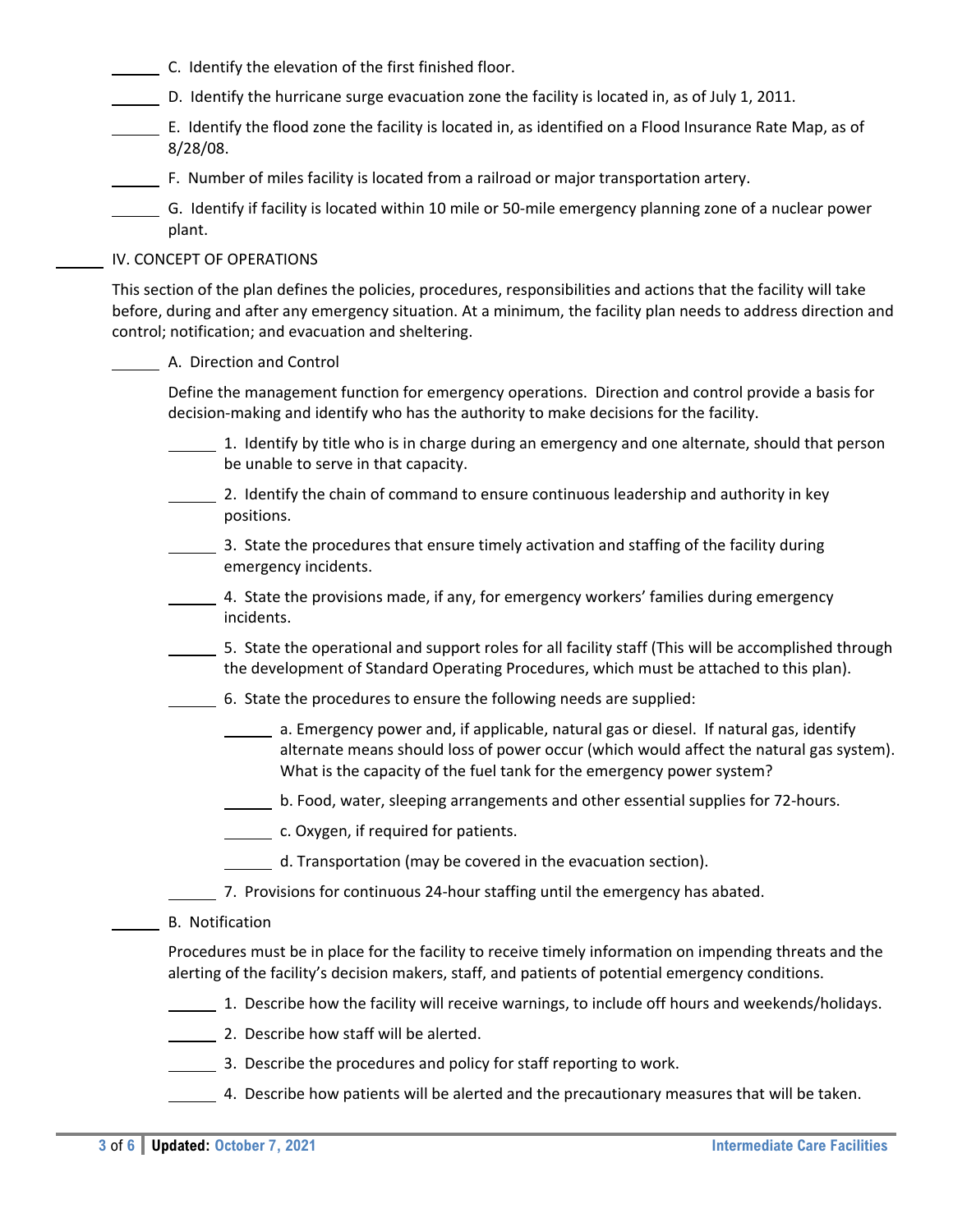- 5. Identify alternative means of notification should the primary system fail.
- 6. Identify by title the person responsible for, and the procedure to, update the AHCA Emergency Status System.
- 7. Identify procedures for notifying those areas or facilities (for which mutual aid agreements are in place) to which patients will be relocated or evacuated.
- 8. Identify procedures for notifying families of patients that been moved or evacuated.
- C. Evacuation

Facilities must plan for both internal and external disasters. Although facilities must be prepared for the possibility of relocating patients to another facility, there are instances when moving patients to another part of the facility would be more appropriate. The following criteria should be addressed to allow the facility to respond to both types of evacuation.

- 1. Describe the policies, roles, responsibilities, and procedures for moving and relocating patients.
- 2. Identify the individual responsible for implementing facility evacuation procedures.
- 3. Identify all arrangements (transportation of patients, etc.) made through mutual aid agreements, memorandums of agreement or understandings that will be used to evacuate patients (copies of the agreements must be updated annually and attached in the appendix).
	- 4. Describe logistical arrangements for transportation support to ensure essential records, medications, treatments, and medical equipment remain with the patient at all times.
	- 5. Identify the pre‐determined locations to which patients will be evacuated.
- 6. Provide a copy of the mutual aid agreement that has been entered into with a facility to receive patients (current, signed annually).
- 7. Specify at what point the mutual aid agreements and the notification of transportation and alternate facilities will begin.
- 8. Determine at what point to begin the pre-positioning of necessary medical supplies and provisions.
- 9. Identify evacuation routes that will be used and secondary routes that would be used should the primary route be impassable.
- 10. Specify the amount of time it will take to successfully move or relocate all patients (both internally and externally). Keep in mind that in hurricane evacuations, all movement should be completed before the arrival of tropical storm force winds (40 mph).
- 11. Describe the procedures to ensure that the facility's staff will accompany evacuating patients, to include a log system. If staff will not be accompanying patients, what measures will be used to ensure their safe arrival (i.e. who will render care during transport).
- 12. Determine what and how much each resident should take with them, providing for a minimum 72‐hour stay, with provisions to extend this period if the disaster is of catastrophic magnitude.
- 13. Establish procedures for ensuring that all patients are accounted for and are out of the facility.
- 14. Identify procedures that will be used to keep track of patients once they have been relocated.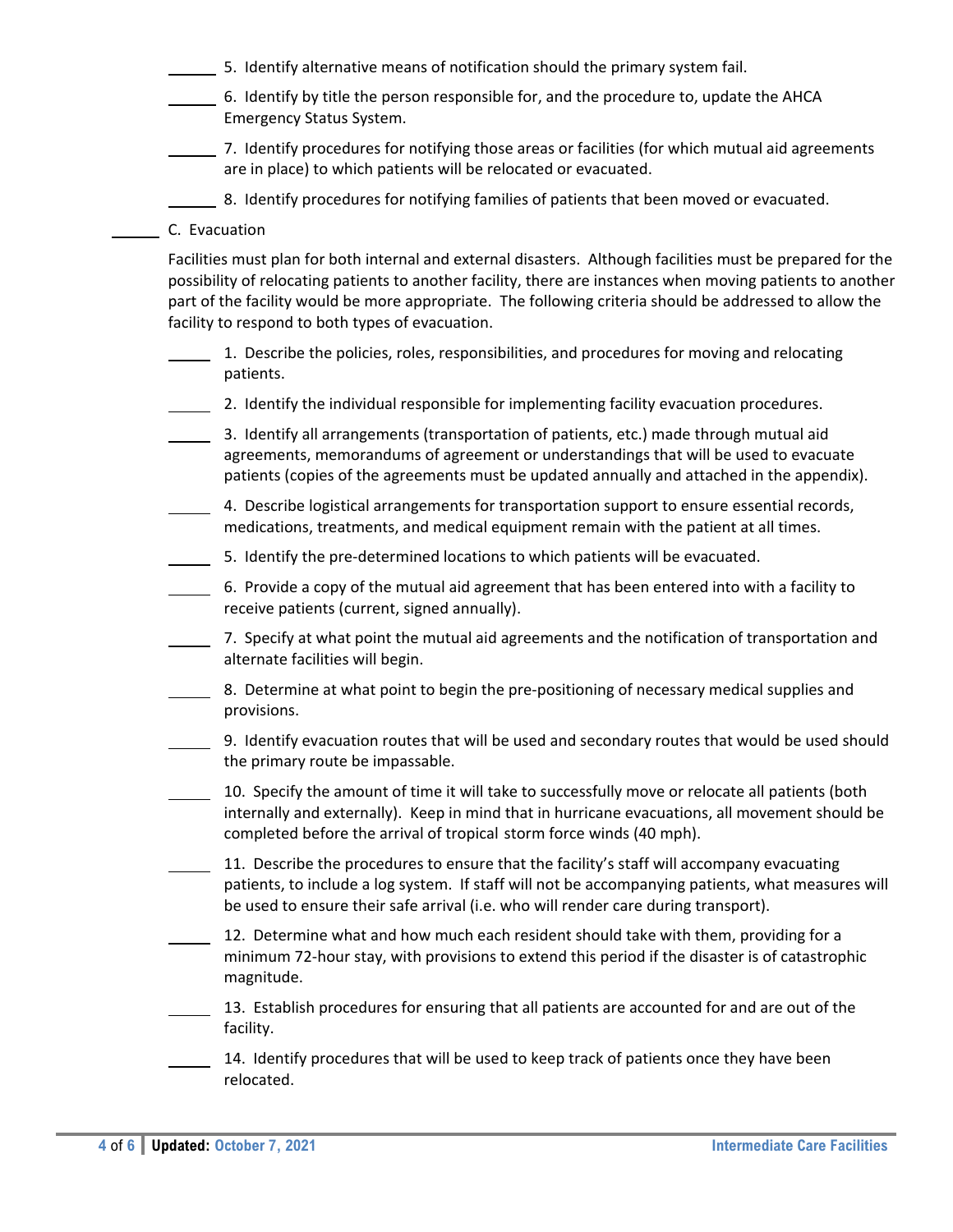15. Establish procedures for responding to family inquiries about patients who have been relocated.

D. Re-Entry

Once a facility has been evacuated, procedures need to be in place for allowing patients to re‐enter the facility.

- 1. Identify who is the responsible person(s) for authorizing re‐entry to occur.
- 2. Identify procedures for inspection of the facility to ensure it is structurally sound.
- 3. Explain how patients will be transported back to the facility following relocation. Identify how you will receive accurate, timely data on re-entry operations and patient tracking.
- E. Sheltering

If the facility will be accepting patients from an evacuating facility, the plan must describe the procedures that will be used once the evacuating facility's patients arrive.

 $\frac{1}{\sqrt{1-\frac{1}{\sqrt{1-\frac{1}{\sqrt{1-\frac{1}{\sqrt{1-\frac{1}{\sqrt{1-\frac{1}{\sqrt{1-\frac{1}{\sqrt{1-\frac{1}{\sqrt{1-\frac{1}{\sqrt{1-\frac{1}{\sqrt{1-\frac{1}{\sqrt{1-\frac{1}{\sqrt{1-\frac{1}{\sqrt{1-\frac{1}{\sqrt{1-\frac{1}{\sqrt{1-\frac{1}{\sqrt{1-\frac{1}{\sqrt{1-\frac{1}{\sqrt{1-\frac{1}{\sqrt{1-\frac{1}{\sqrt{1-\frac{1}{\sqrt{1-\frac{1}{\sqrt{1-\frac{1}{\sqrt{1-\frac{1}{\sqrt{1-\frac{1$ 

 2. Identify where additional patients will be housed. Provide a floor plan, which identifies the space allocated for additional patients.

 3. Identify the means for providing, for a minimum of 72‐hours, additional food, water, and medical needs of those patients being hosted.

- 4. Identify how the facility will notify AHCA if it exceeds its licensed operating capacity.
- 5. Describe the procedures for ensuring 24-hour operations.
- 6. Describe procedures for providing sheltering for family members of critical workers.
- 7. Describe procedures for tracking additional patients within the facility.
- V. INFORMATION, TRAINING, AND EXERCISES

This section identifies the procedures for increasing employee and patient awareness of possible emergencies and providing training on their emergency roles before, during, and after a disaster.

A. Identify how and when staff will be trained in their emergency roles during non-emergency times.

- B. Identify a training schedule for all employees and identify the provider of the training.
- C. Identify the provisions for training new employees regarding their disaster related role(s).
- D. Identify a schedule for exercising all or portions of the disaster plan on a semi‐annual basis.
- E. Establish procedures for correcting deficiencies noted during training exercises.

#### VI. APPENDIX

The following information is required, yet placement in an APPENDIX is optional, if the material is included in the body of the plan.

A. Roster of employees and companies with key disaster related roles.

1. List the names, addresses, and phone numbers of all staff.

 2. List the name of the company, agency, organization, contact person, phone number and address of emergency service providers such as transportation, emergency power, fuel, water, police, fire, rescue, Red Cross, emergency management, etc.

B. Agreements and Understandings